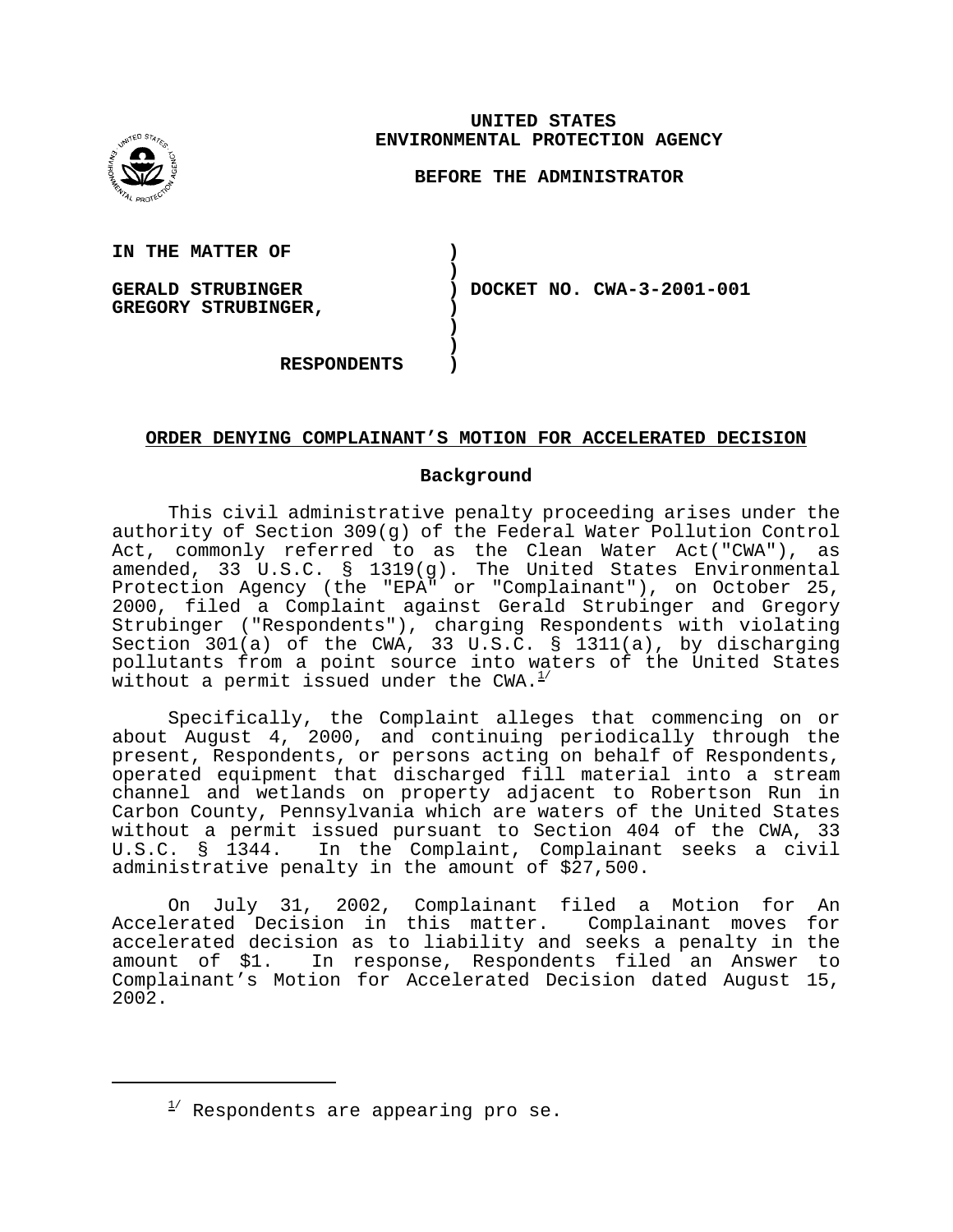#### **Standard for Accelerated Decision**

Complainant filed its motion for accelerated decision pursuant to Section 22.20 of the Consolidated Rules of Practice Governing the Administrative Assessment of Civil Penalties and the Revocation/Termination or Suspension of Permits ("Rules of Practice"), 40 C.F.R. § 22.20. Section 22.20(a) of the Rules of Practice states as follows:

The Presiding Officer $[^{2\prime}]$  may at any time render an accelerated decision in favor of a party as to any or all parts of the proceeding, without further hearing or upon such limited additional evidence, such as affidavits, as he may require, if no genuine issue of material fact exists and a party is entitled to judgment as a matter of law (emphasis added). The Presiding Officer, upon motion of the respondent, may at any time dismiss a proceeding without further hearing or upon such limited additional evidence as he requires, on the basis of failure to establish a prima facie case or other grounds which show no right to relief on the part of the complainant.

40 C.F.R. § 22.20(a).

Motions for accelerated decision and dismissal under 40 C.F.R. § 22.20(a) are akin to motions for summary judgment under Rule 56 of the Federal Rules of Civil Procedure ("FRCP"). $3/$  Rule 56(c) of the FRCP provides that summary judgment "shall be rendered forthwith if the pleadings, depositions, answers to interrogatories, and admissions on file, together with the affidavits, if any, show that there is no genuine issue of any material fact and that the moving party is entitled to a judgment as a matter of law" (emphasis added). Thus, by analogy, Rule 56 provides guidance for adjudicating motions for accelerated decision. See CWM Chemical Service, TSCA Appeal 93-1, 6 E.A.D. 1 (EAB, May 15, 1995).

Therefore, I look to federal court decisions construing Rule 56 of the FRCP for guidance in applying 40 C.F.R. § 22.20(a) to the adjudication of motions for accelerated decisions. In interpreting

2/ The term "Presiding Officer" means the Administrative Law Judge designated by the Chief Administrative Law Judge to serve as Presiding Officer. 40 C.F.R. §§ 22.3(a), 22.21(a).

 $3$ <sup>1</sup> The FRCP are not binding on administrative agencies but many times these rules provide useful and instructive guidance in applying the Rules of Practice. See Oak Tree Farm Dairy, Inc. v. Block, 544 F. Supp. 1351, 1356 n. 3 (E.D.N.Y. 1982); Wego Chemical & Mineral Corporation, TSCA Appeal No. 92-4, 4 E.A.D. 513 at 13 n. 10 (EAB, Feb. 24, 1993).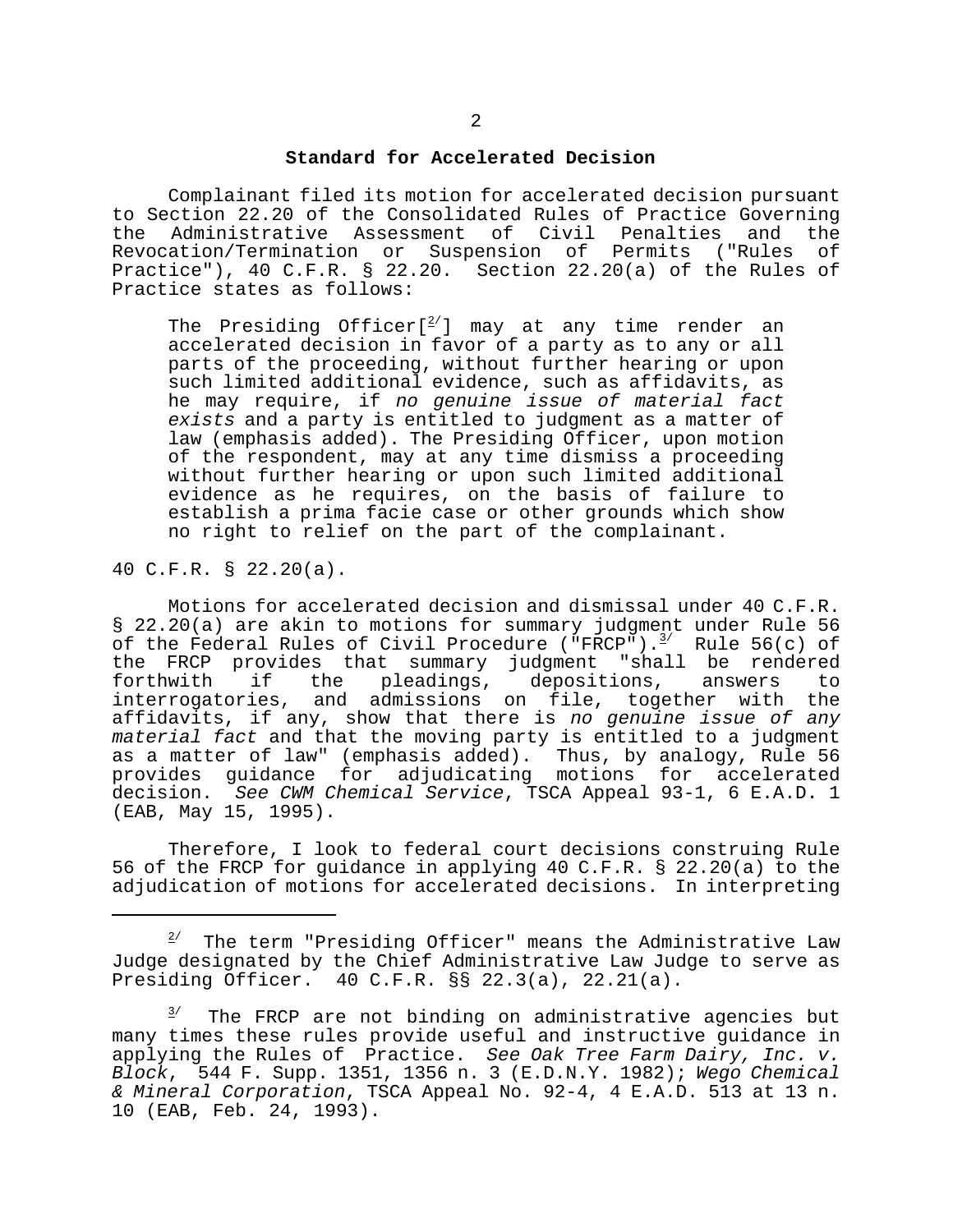Rule 56(c), the United States Supreme Court has held that the party moving for summary judgment has the burden of showing the absence of a genuine issue as to any material fact and that the evidentiary material proffered by the moving party in support of its motion must be viewed in the light most favorable to the opposing party. See Anderson v. Liberty Lobby, Inc., 477 U.S. 242, 248 (1985); Adickes v. S. H. Kress & Co., 398 U.S. 144, 157 (1970). Further, the judge must draw all reasonable inferences from the evidentiary material in favor of the party opposing the motion for summary judgment. See Anderson, supra, at 255; Adickes, supra, at 158-159; see also Cone v. Longmont United Hospital Assoc., 14 F.3d 526, 528 (10th Cir. 1994). Summary judgment is inappropriate when contradictory inferences may be drawn from the evidence. Rogers Corp. V. EPA, 275 F.3d 1096 (D.C. Cir. 2002); Londrigan v. FBI, 670 F.2d 1164,1171 n.37 (D.C. Cir. 1981).

In assessing materiality for summary judgment purposes, the Court has found that a factual dispute is material where, under the governing law, it might affect the outcome of the proceeding. Anderson, supra at 248; Adickes, supra, at 158-159. The substantive law identifies which facts are material. Id.

The Court has found that a factual dispute is genuine if the evidence is such that a reasonable finder of fact could return a verdict in favor of the nonmoving party. Id. Further, in Anderson, the Court ruled that in determining whether a genuine issue of fact exists, the judge must decide whether a finder of fact could reasonably find for the nonmoving party under the evidentiary standards in a particular proceeding. There must be an incorporation of the evidentiary standard in the summary judgment determination. Anderson, supra, at 252. In other words, when determining whether or not there is a genuine factual dispute, the judge must make such inquiry within the context of the applicable evidentiary standard of proof for that proceeding.

Once the party moving for summary judgment meets its burden of showing the absence of genuine issues of material fact, Rule 56(e) then requires the opposing party to offer any countering evidentiary material or to file a Rule 56(f) affidavit. $4/$  Rule 56(e) states: "When a motion for summary judgment is made and

 $4$ <sup>4</sup> Rule 56(f) states:

(f) When Affidavits are Unavailable. Should it appear from the affidavits of a party opposing the motion that the party cannot for reasons stated present by affidavit facts essential to justify the party's opposition, the court may refuse the application for judgment or may order a continuance to permit affidavits to be obtained or depositions to be taken or discovery to be had or may make such other order as is just.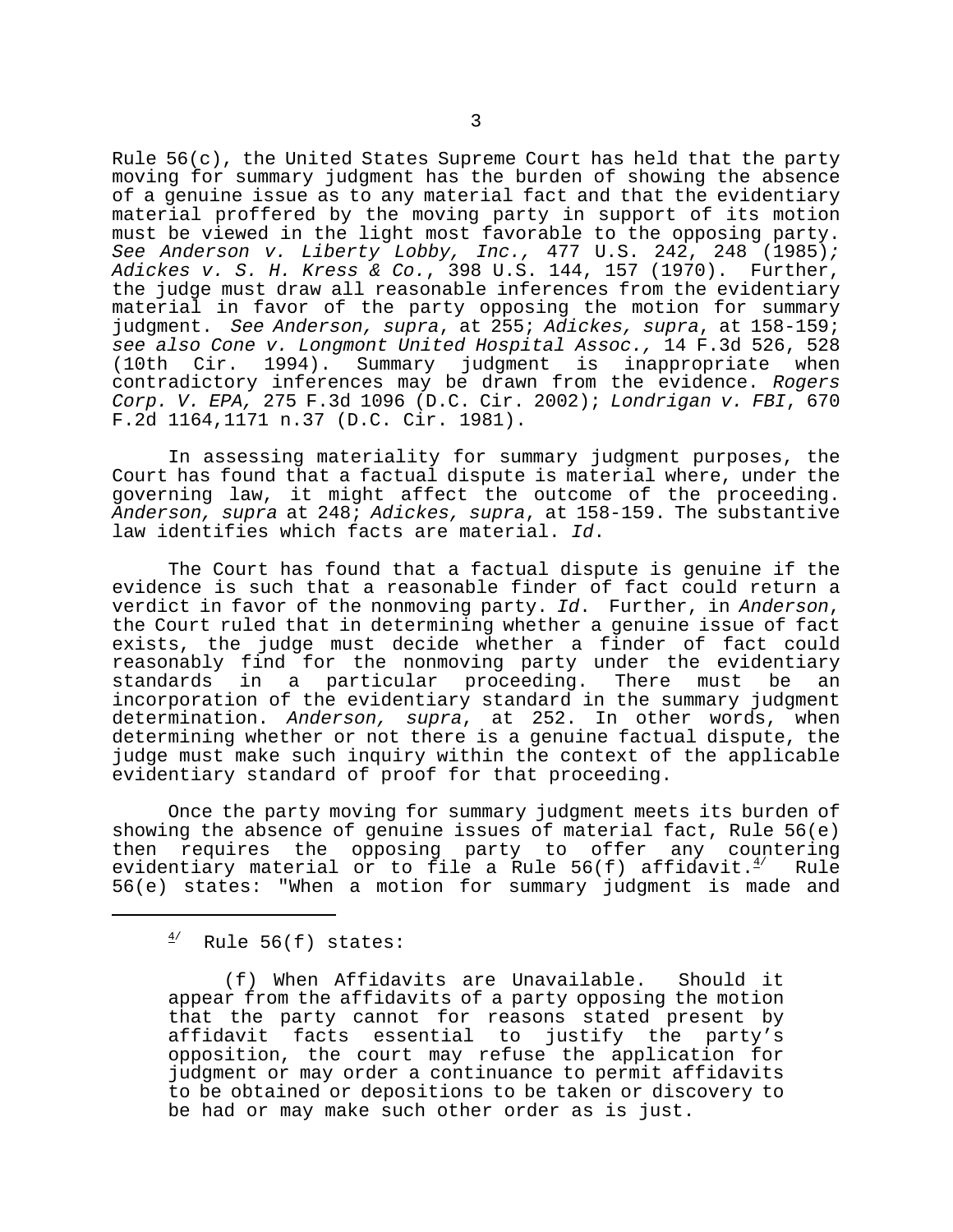supported as provided in this rule, an adverse party may not rest upon the mere allegations or denials of his pleading, but must set forth specific facts showing there is a genuine issue for trial." However, if the moving party fails to carry its burden to show that it is entitled to summary judgment under established principles, then no defense is required. Adickes, supra, at 156.

The type of evidentiary material that a moving party must present to properly support a motion for summary judgment or that an opposing party must proffer to defeat a properly supported motion for summary judgment has been examined by the Court. See Celotex Corp. v. Catrett, 477 U.S. 317 (1986); see also Anderson, supra; Adickes, supra. The Court points out that Rule 56(c) itself provides that the decision on a motion for summary judgment must be based on the pleadings, depositions, answers to interrogatories, and admissions on file, together with affidavits, if any, submitted in support or opposition to the motion. With regard to the sufficiency of the evidentiary material needed to defeat a properly supported motion for summary judgment, the Court has found that the nonmoving party must present "affirmative evidence" and that it cannot defeat the motion without offering "any significant probative evidence tending to support" its pleadings. Anderson, supra, at 256 (quoting First National Bank of Arizona v. Cities Service Company, 391 U.S. 253, 290 (1968)).

More specifically, the Court has ruled that the mere allegation of a factual dispute will not defeat a properly supported motion for summary judgment as Rule 56(e) requires the opposing party to go beyond the pleadings. Celotex, supra at 322; Adickes, supra. The Court has noted, however, that there is no requirement that the moving party support its motion with affidavits negating the opposing party's claim or that the opposing party produce evidence in a form that would be admissible at trial in order to avoid summary judgment. Celotex, supra, at 323-324. The parties may move for summary judgment or successfully defeat summary judgment without supporting affidavits provided that other evidence referenced in Rule 56(c) adequately supports its position.

The regulation governing motions for accelerated decision under 40 C.F.R. § 22.20(a) does not define or elaborate on the phrase "genuine issue of material fact," nor does it provide significant guidance as to the type of evidence needed to support or defeat a motion for accelerated decision. Section  $22.20(a)$ states, in pertinent part, that the Presiding Officer may render an accelerated decision "without further hearing or upon any limited additional evidence, such as affidavits, as he may require, if no genuine issue of material fact exists and a party is entitled to judgment as a matter of law." As an adjunct to this regulation, I note that under another governing regulation, a party's response to a written motion, which would include a motion for accelerated decision, "shall be accompanied by any affidavit, certificate,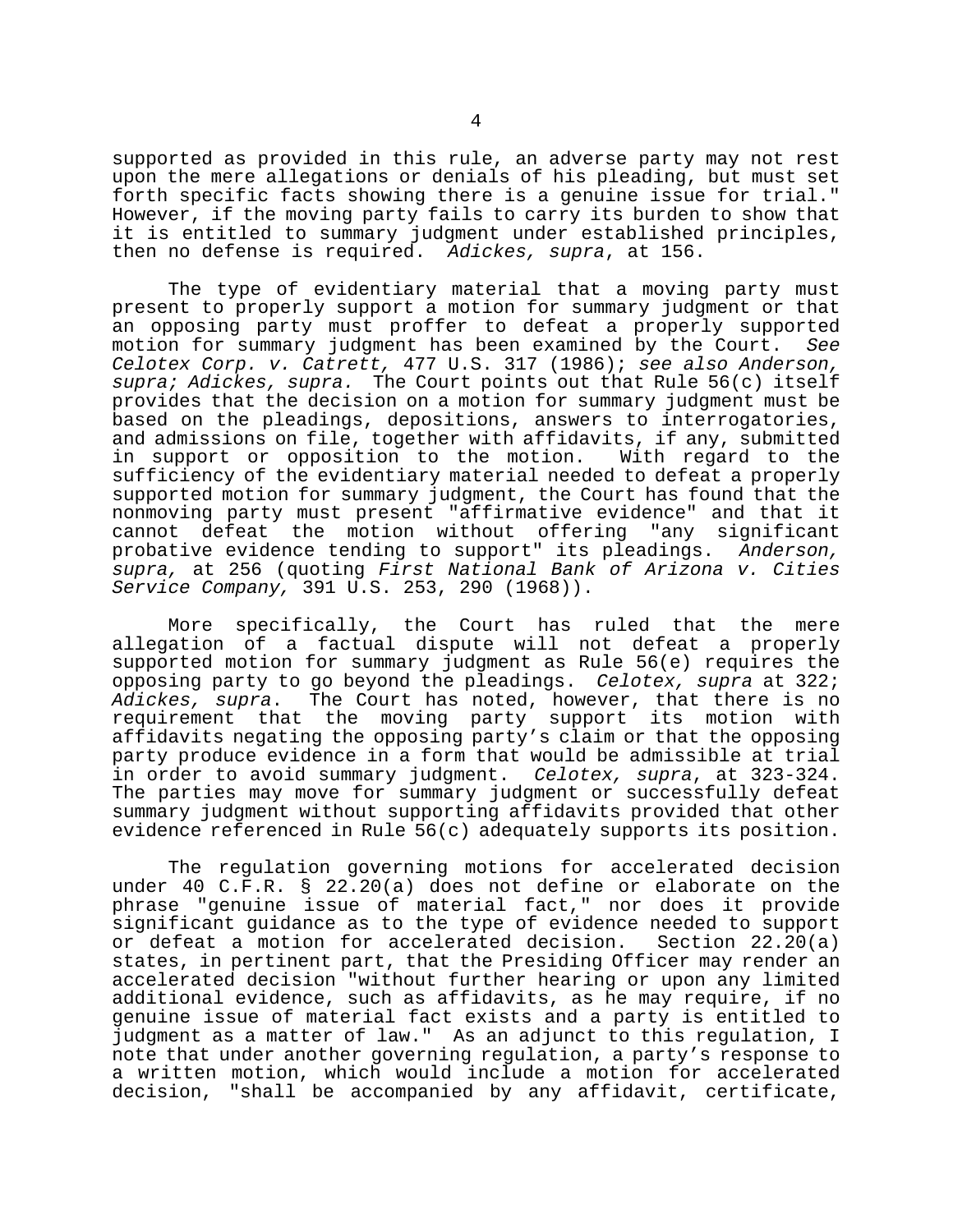other evidence, or legal memorandum relied upon." 40 C.F.R. § 22.16(b).

Inasmuch as the inquiry of whether there is a genuine issue of material fact in the context of an administrative accelerated decision is quite similar to that in the context of a judicial summary judgment and in the absence of significant instruction from the regulation governing accelerated decisions, the standard for that inquiry as enunciated by the Court in Celotex, Anderson, and Adickes is found to be applicable in the administrative accelerated decision context.<sup>5/</sup>

Moreover, review by the Environmental Appeals Board ("EAB") in determining whether there is a genuine issue of material fact requiring an oral evidentiary hearing is governed by an "administrative summary judgment" standard which was articulated recently by the EAB in Green Thumb Nursery, Inc., FIFRA Appeal No. 95-4a, 6 E.A.D. 782, 793 (EAB, Mar. 6, 1997). Under this standard, there must be timely presentation of a genuine and material factual dispute, similar to judicial summary judgment under FRCP 56, in order to obtain an evidentiary hearing. Otherwise, an accelerated decision based on the documentary record is sufficient. Id. Compare Mayaguez Regional Sewage Treatment Plant, NPDES Appeal No. 92-23, 4 E.A.D. 772, 781 (EAB, Aug. 23, 1993) (wherein the EAB adopted the standard for summary judgment articulated by the Court in Anderson to determine whether there is a genuine issue of material fact warranting an evidentiary hearing under 40 C.F.R. § 124.74 for the issuance of a permit under Section 301(h) of the Clean Water Act).

The evidentiary standard of proof in the matter before me, as in all other cases of administrative assessment of civil penalties governed by the Rules of Practice, is a "preponderance of the evidence." 40 C.F.R. § 22.24. Thus, by analogy, in determining whether or not there is a genuine factual dispute, I, as the judge and finder of fact, must consider whether I could reasonably find for the nonmoving party under the "preponderance of the evidence" standard.<sup>6</sup> In addressing the threshold question of the propriety of a motion for accelerated decision, my function is not to weigh the evidence and determine the truth of the matter but to determine whether there is a genuine issue for an evidentiary hearing. See Anderson, supra, at 249.

 $^{5/}$  An accelerated decision, as a summary judgment, may be rendered on the issue of liability alone although there is a genuine issue as to the amount of damages. Rule 56(c) FRCP; 40 C.F.R. § 22.20(a).

<sup>6/</sup>  Under the governing Rules of Practice, an Administrative Law Judge serves as the decisionmaker as well as the fact finder. See 40 C.F.R. §§ 22.4(c), 22.20, 22.26.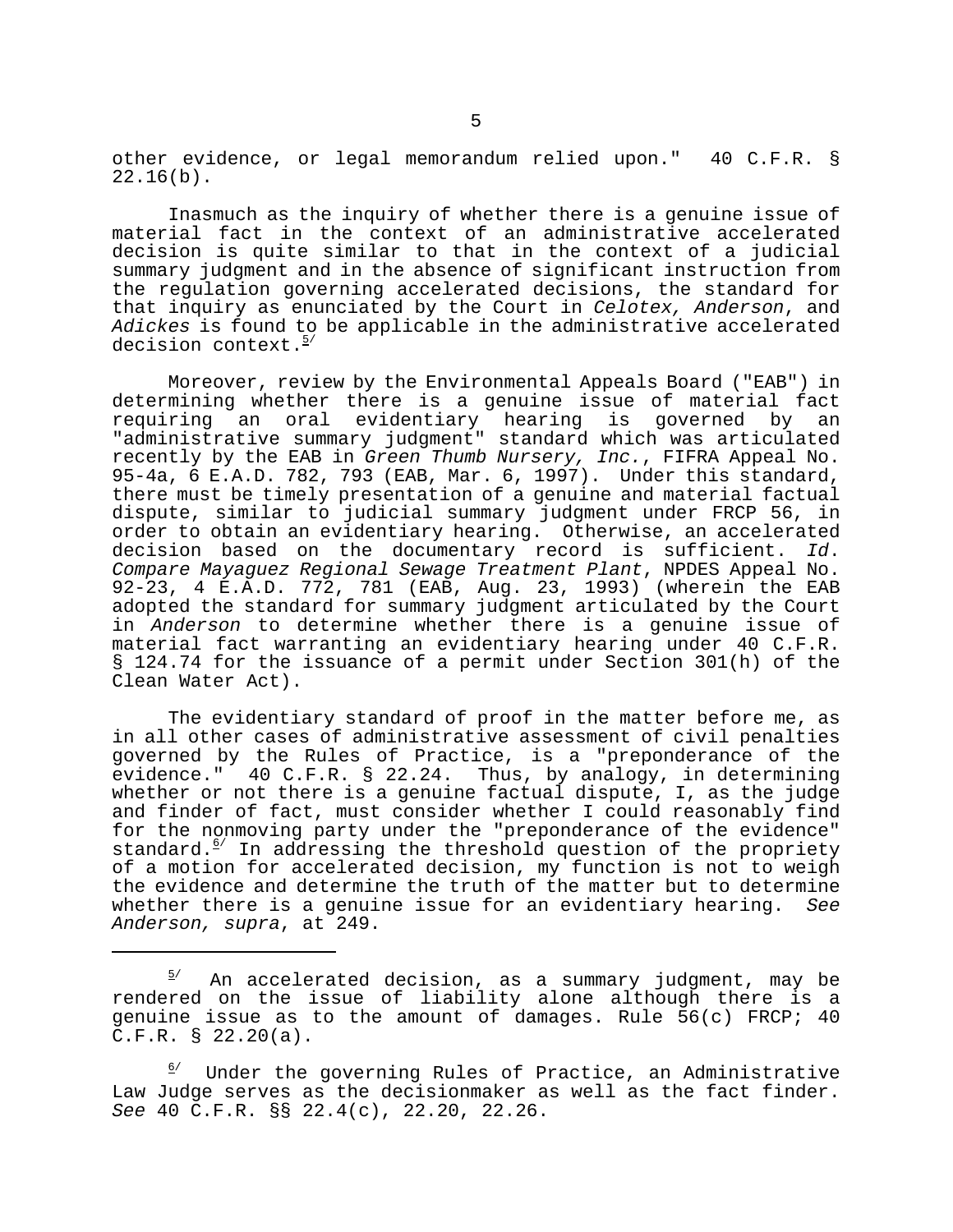Accordingly, by analogy, a party moving for accelerated decision must establish through the pleadings, depositions, answers to interrogatories, and admissions on file, together with any affidavits, the absence of genuine issues of material fact and that it is entitled to judgment as a matter of law by the preponderance of the evidence. In this regard, the moving party must demonstrate, by a preponderance of the evidence, that no reasonable presiding officer could not find for the nonmoving party. On the other hand, a party opposing a properly supported motion for accelerated decision must demonstrate the existence of a genuine issue of material fact by proffering significant probative evidence from which a reasonable presiding officer could find in that party's favor by a preponderance of the evidence.

## **Discussion**

Complainant filed the Complaint in this matter against Respondents under the authority of Section 309(g) of the CWA. The Complaint alleges that Respondents violated Section 301(a) of the CWA by discharging pollutants from a point source into waters of the United States without a permit issued under the CWA. Specifically, Complainant alleges that commencing on or about August 4, 2000, and continuing periodically through the present, Respondents operated equipment which discharged fill material into a stream channel and wetlands on property adjacent to Robertson Run in Carbon County, Pennsylvania which are waters of the United States without a permit issued pursuant to Section 404 of the CWA. The property identified by Complainant is located on the northeast corner of the intersection of West 8<sup>th</sup> and Spring Streets, adjacent to Robertson Run in Carbon County, Pennsylvania.

Complainant maintains that it has met its burden of establishing that there is no genuine issue as to any material fact and that it is entitled to judgment as to liability as a matter of law. Complainant submits that it has provided a host of inspection reports, letters, and affidavits that support the allegations in the Complaint and that demonstrate that on August 4, 2000 and thereafter, Respondent Gerald Strubinger was the operator of earth moving equipment which he used to relocate a stream channel and further used to fill the original stream channel. Complainant further submits that the evidence demonstrates that Respondent Gregory Strubinger owns the property where the filled stream channel is located, and that neither Respondent procured a permit from the U.S. Army Corps of Engineers prior to filling the stream channel, a water of the United States.

In its Answers to the Complaint and its Answer to Complainant's Motion for Accelerated Decision, Respondents deny virtually every factual allegation and charge lodged against them by Complainant. For example, Respondents contend that the site at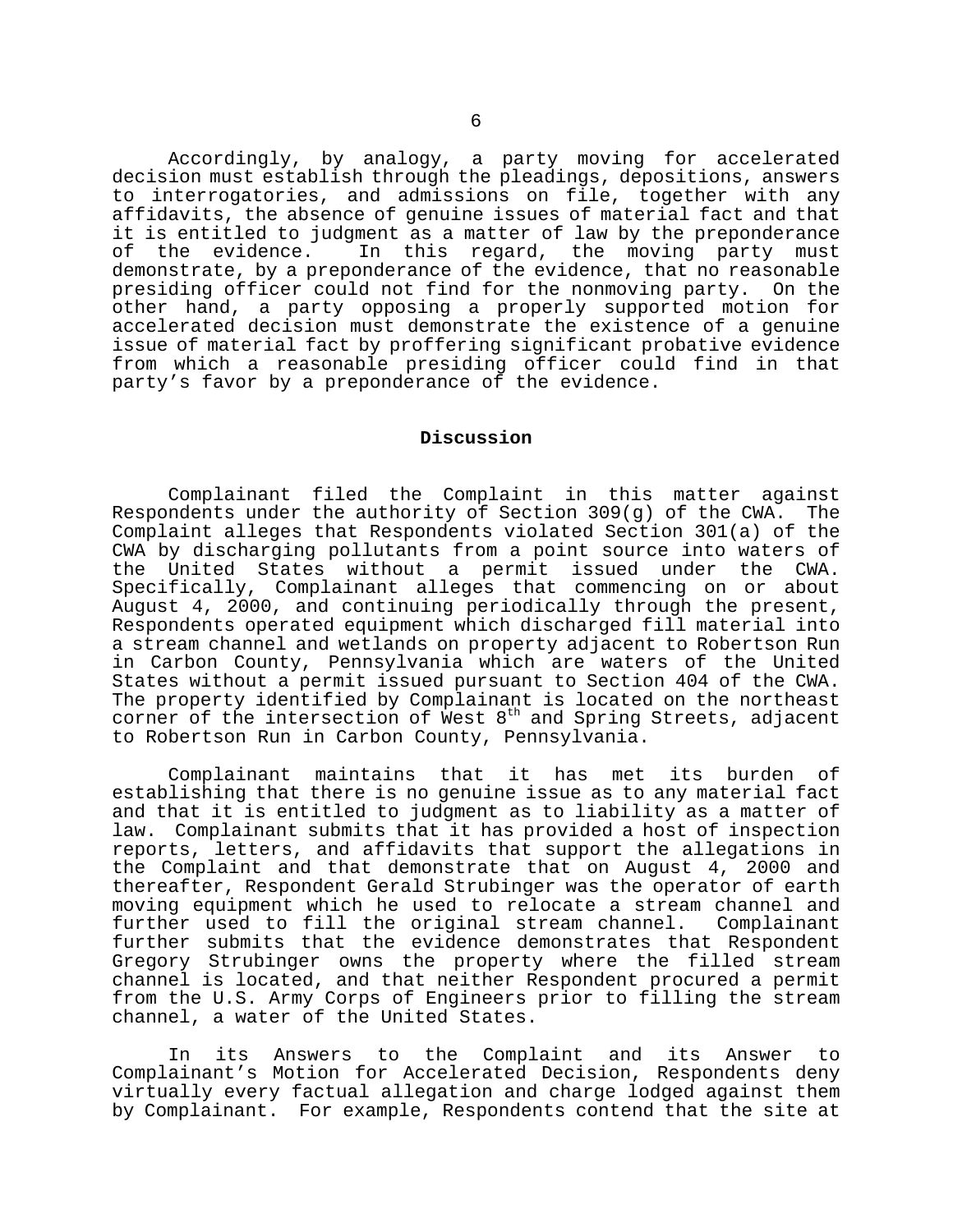issue is not adjacent to Robertson Run in Carbon County, Pennsylvania and that at no time did they, or any person acting in their behalf, operate equipment to fill in an existing stream on the site and relocate that stream to another area of the site. Respondents assert that their earth moving activities on the site did not result in the addition of fill material into wetlands and an unnamed tributary of Robertson Run. Respondents maintain that the property referenced by Complainant is not property owned by Gregory Strubinger, and that Respondents did not dredge or place fill material in waters of the United States, including wetlands, on property owned by Gregory Strubinger.

Additionally, Respondents claim that they had no knowledge of a spring-fed stream channel existing on Gregory Strubinger's property, and Respondents challenge the accuracy of the survey conducted by Mr. Marzen. Respondents question the expertise of Complainant's witness Wade Chandler for interpreting aerial photography and challenge Complainant's position that the aerial photography presented supports the allegations against Respondents. Respondents submit that the only water that runs through the property originates from storm water discharges and that since the introduction of storm water in this area there has been major erosion causing severe pollution and safety concerns. $^{2/2}$  Respondents contend that the Pennsylvania Department of Environmental Protection ("PADEP") has changed its position as to whether the property in question is subject to regulation, and that at the August 2002 meeting of the Council of the Borough of Jim Thorpe it was announced that a \$50,000 grant was awarded from PADEP to study the storm water problem in this area.

Finally, Respondents argue that Complainant continues to confuse and commingle Respondent Gerald Strubinger's plans to develop his property with Respondent Gregory Strubinger's site in question. Respondents maintain that there have been thousands of tons of soil erosion and surface water pollution all along this drainage ditch area and that, contrary to Complainant's assertions, such issues are relevant to its alleged liability in this matter. According to Respondents, independent sampling of the storm water flowing through the ditch on Respondent Gregory Strubinger's property confirm his findings that there are high levels of e coli/human waste. Respondents assert that the legal survey and map of Respondent Gregory Strubinger's property produced by Carbon Engineering is accurate and that professional engineer Ronald Tirpak will testify to the accuracy of the survey. Respondents further assert that this survey demonstrates the entrance of the storm water drainage ditch onto the property which the parties

 $^{7/}$  Respondents do not explicitly raise the issue of the whether its earth moving activities fall within the purview of one of the exemptions from the permit requirements under Section 404(f) of the CWA.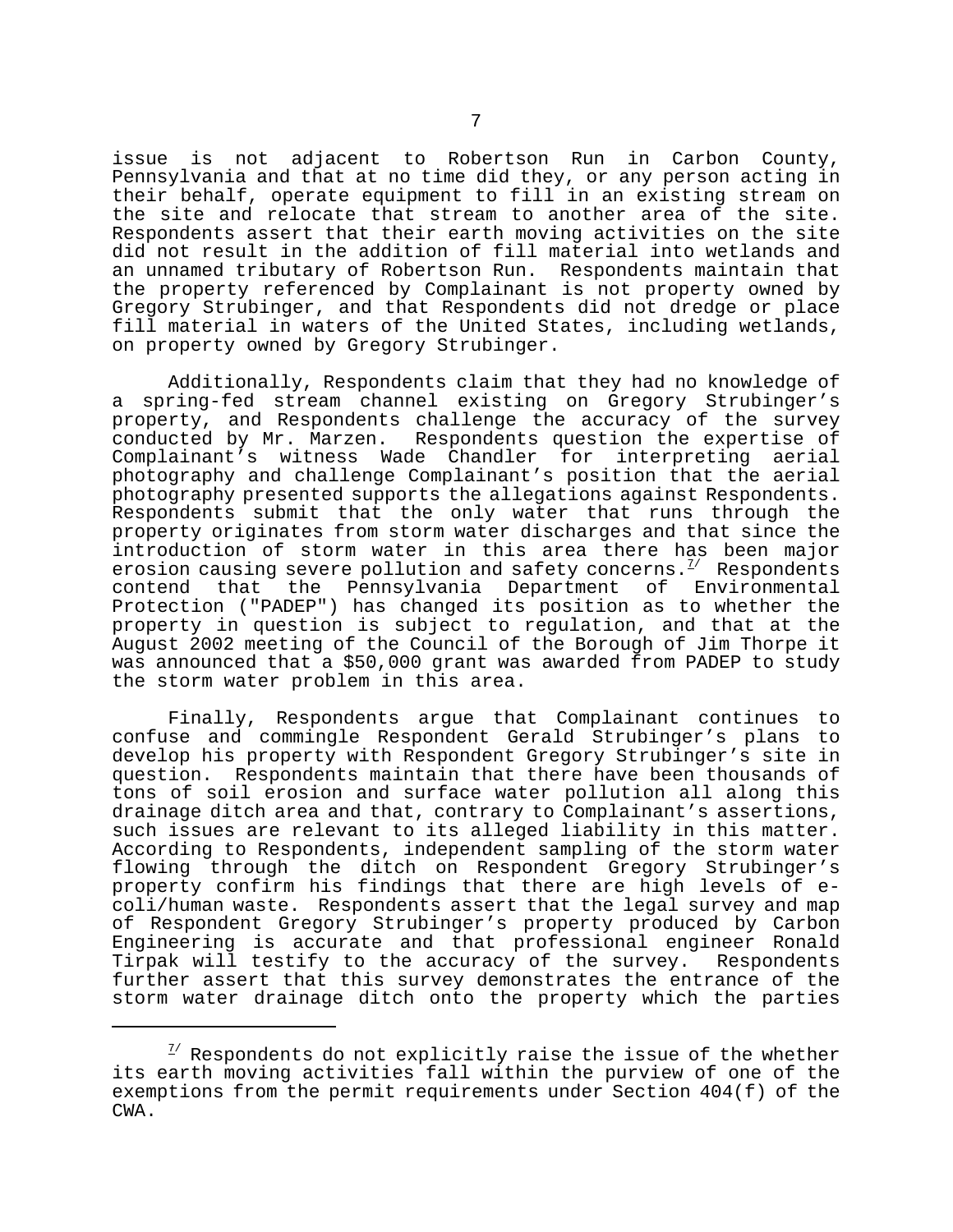agree has not been changed but that such point of entry does not match Mr. Marzen's mapping of the ditch according to Complainant's representatives.

At this juncture, I find that Respondents have raised genuine issues of material fact that only can be properly adjudicated following a full evidentiary hearing. Under the standard for adjudicating motions for accelerated decisions, discussed above, the evidentiary material proffered by the moving party must be viewed in the light most favorable to the opposing party and all reasonable inferences from the evidentiary material must be drawn in favor of the nonmoving party. See Rogers Corp. v. EPA, supra. I emphasize that in making this threshold determination, I have not weighed the evidence and determined the truth of the matter but have simply determined that Respondents have adequately raised genuine issues of material fact for evidentiary hearing and that Complainant has not established that it is entitled to judgment as a matter of law.

In view of the foregoing determination that Respondents have raised genuine issues of material fact and that Complainant has not established that it is entitled to judgment as a matter of law, Complainant's Motion for Accelerated Decision must be denied. See 40 C.F.R. § 22.20(a).

## **ORDER**

Complainant's Motion for Accelerated Decision is Denied.

Barbara A. Gunning Administrative Law Judge

\_\_\_\_\_\_\_\_\_\_\_\_\_\_\_\_\_\_\_\_\_\_\_\_\_\_\_\_\_\_

Dated: August 22, 2002 Washington, DC